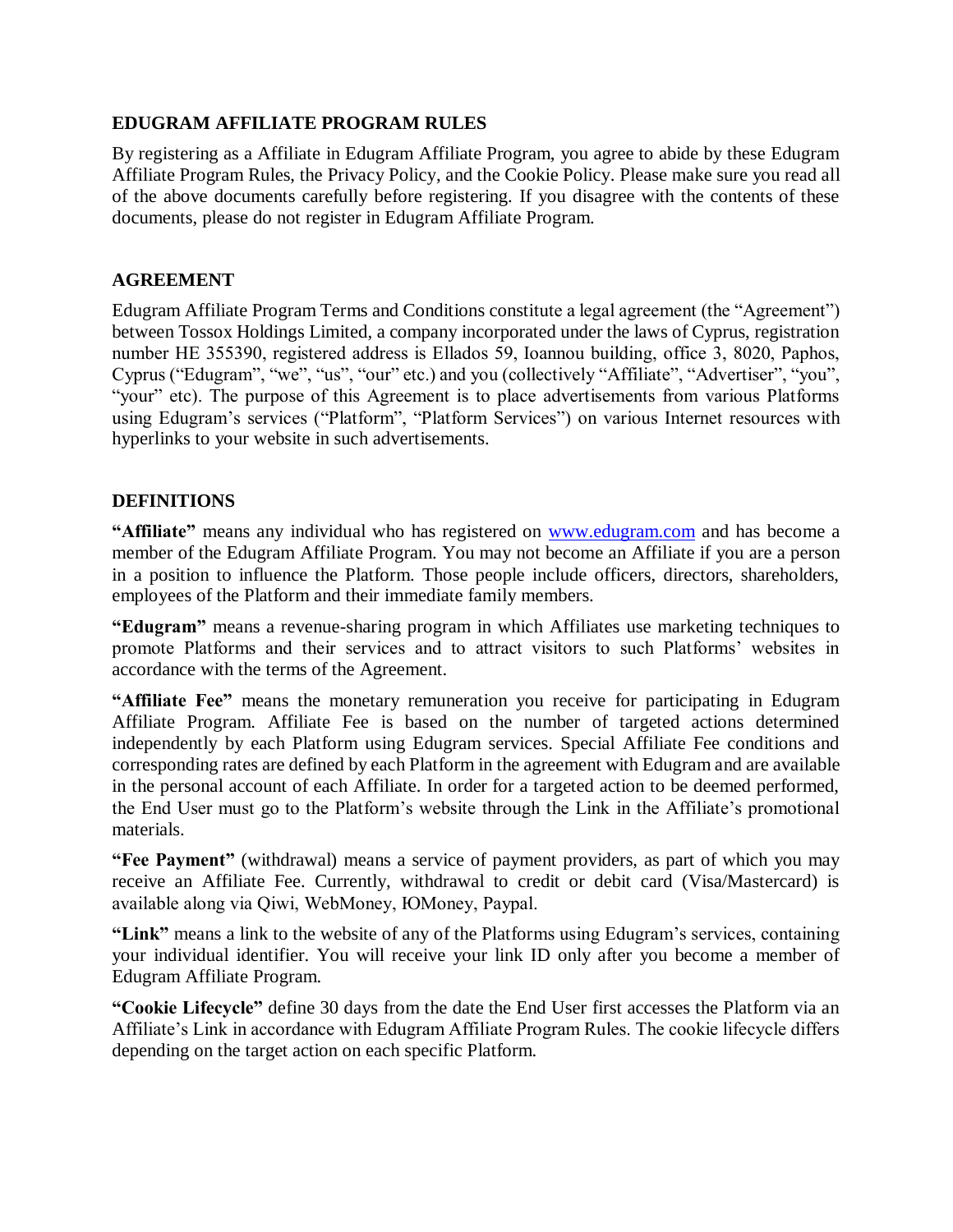**"End User"** means an actual authorized user of the Platform who registers his/her account and performs a targeted action on the Platform.

**"Advertiser"** means any person or entity which is the administrator of the Platform being advertised.

**"Targeted Action"** means ordering and/or purchasing services or goods on the Platform.

**"Third Party"** means any person or entity other than a party to the Agreement.

"Account" means an account on [www.edugram.com](http://www.edugram.com/) that is owned by an Affiliate that stores their personal information and tracks their activity, including payment information.

**"Your Website"** or **"Affiliate's Website"** means the website on the Internet indicated by you upon registration, which is under your control and/or owned by you.

**"Platform"** means the website advertised by Affiliates. Edugram and the Advertiser have the right to agree to the provision of lead generation services, in which additional conditions for the provision of advertising services may be spelled out. The conclusion of such an agreement does not exempt from the terms of the Agreement.

# **AFFILIATE RIGHTS**

Affiliate may, subject to the limitations set forth below: (i) showcase Platform services to its prospective customers or clients and promote such services, (ii) provide End Users access to use Platform services in accordance with the Agreement, assuming that End Users have accepted the terms of the Agreement.

We provide support to our Affiliates at our discretion. You may contact us by sending us an email at [support@edugram.com.](mailto:support@edugram.com)

## **AFFILIATE OBLIGATIONS**

- 1. It is your responsibility to complete the registration process at [www.edugram.com.](http://www.edugram.com/) You are solely responsible for completeness, accuracy and truthfulness of the information you provide in your account profile and on the website that you own and/or operate.
- 2. An Affiliate may only have one (1) account.
- 3. You are solely responsible for the operation of your website and the advertising materials posted on it, as well as the content of all materials that appear on your website and that you use as part of your marketing activities. It is your responsibility to ensure that materials posted on your Website or otherwise used as part of your marketing activities do not violate the rights of third parties (including copyrights, trademark rights, confidentiality of certain information etc.). Edugram is not responsible for links that lead to any website other than the Platform website using Edugram's services, nor for any content that may be discovered when such links are opened. We are not responsible for material that infringes the rights of third parties used as part of your marketing activities.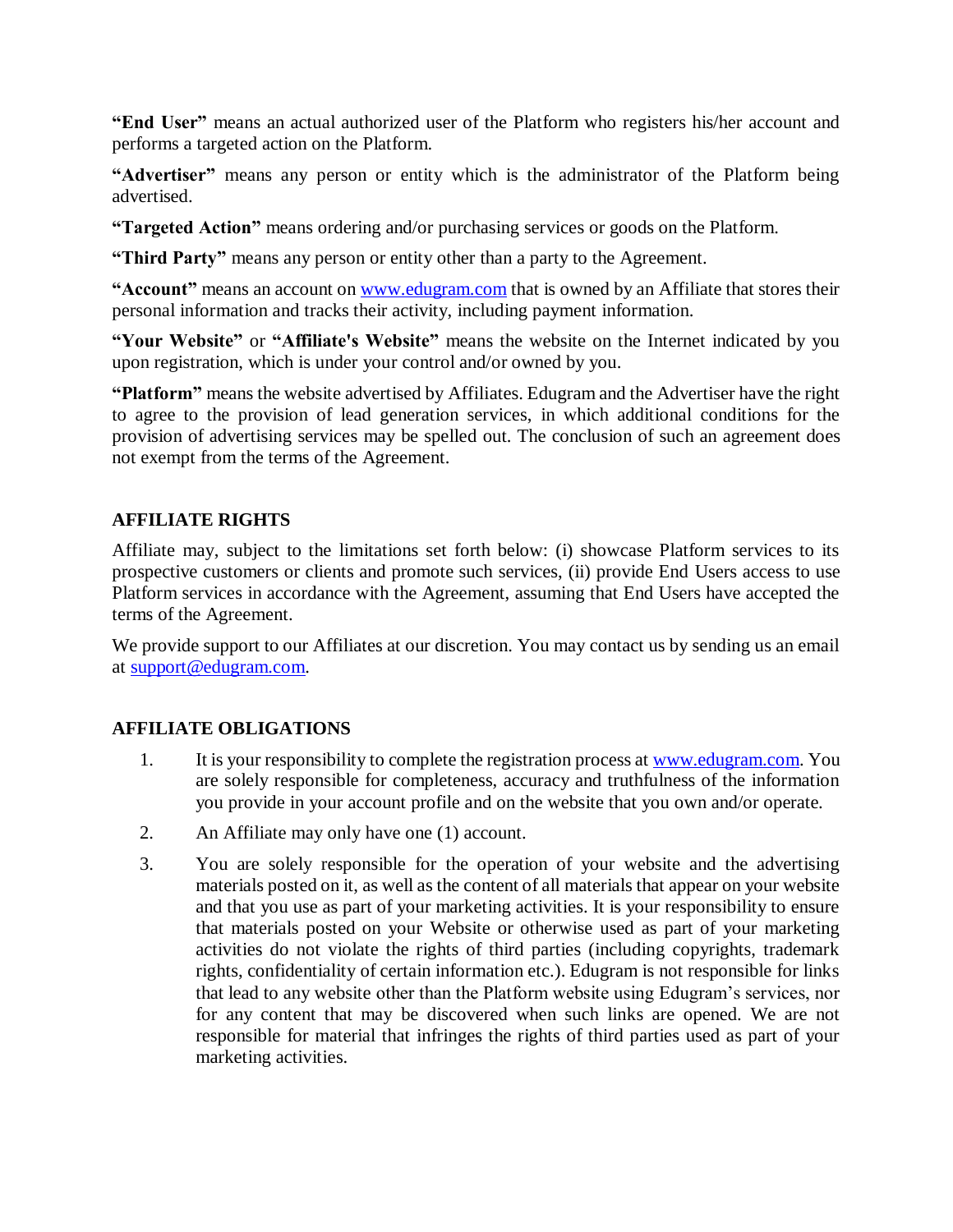#### **PRIVACY POLICY**

Edugram respects privacy of its users and does not disclose personally identifiable information to third parties without your consent. For more information about Edugram's privacy practices, please see our Privacy Policy.

#### **AFFILIATE FEE**

- 1. Affiliate receives Affiliate Fee only after the Targeted action is approved by the Advertiser. Specific amount of Affiliate Fee is determined by the Platform independently. All information about specific amount of Affiliate Fee, rates and Targeted actions is available in Affiliate's personal account (in "Offers" section).
- 2. The Affiliate Fee shall be paid automatically as soon as the Targeted action is considered fully completed. The Affiliate Fee is available after the Affiliate confirms his/her phone number.
- 3. In case the Advertiser suspects that the number of Targeted actions was collected by the Affiliate by means of fraud or other illegal actions, Edugram has the right to withhold the payment of the Affiliate Fee to the Affiliate until the Advertiser's issues are resolved on the merits.
- 4. Withdrawal of funds is possible by Visa/Mastercard or via Qiwi, WebMoney and ЮMoney. Minimum withdrawal amount for USD is 20 (twenty) dollars, minimum withdrawal amount for RUB is 150 rubles if withdrawing through Qiwi, WebMoney or Юmoney, and 625 rubles if withdrawing to card.
- 5. Affiliate Fee received as a result of fraudulent, illegal or excessively intrusive actions, intrusive sales or marketing methods may be cancelled at Edugram's discretion. Fraudulent conduct will also result in immediate account blocking.
- 6. Only statistics collected by Edugram may be used to determine Affiliate Fee.

### **ACCOUNT BLOCKING**

- 1. This Agreement shall enter into force upon successful completion of the registration process at [www.edugram.com.](http://www.edugram.com/) The Agreement terminates at the initiative of either party. If Affiliate intends to terminate this Agreement, he/she should send an email to [support@edugram.com.](mailto:support@edugram.com) If you are in breach of this Agreement or if Edugram has reason to believe that you are in breach, Edugram may terminate this Agreement by giving you electronic notice of termination.
- 2. Termination of this Agreement will result in the deactivation (blocking) of your account or access to your account and forfeiture and cancellation of all Affiliate Fees accrued and payable to you if accrued as a result of fraud, illegal or excessively intrusive conduct, compulsive selling or marketing practices.

### **REQUIREMENTS TO TRAFFIC SOURCES**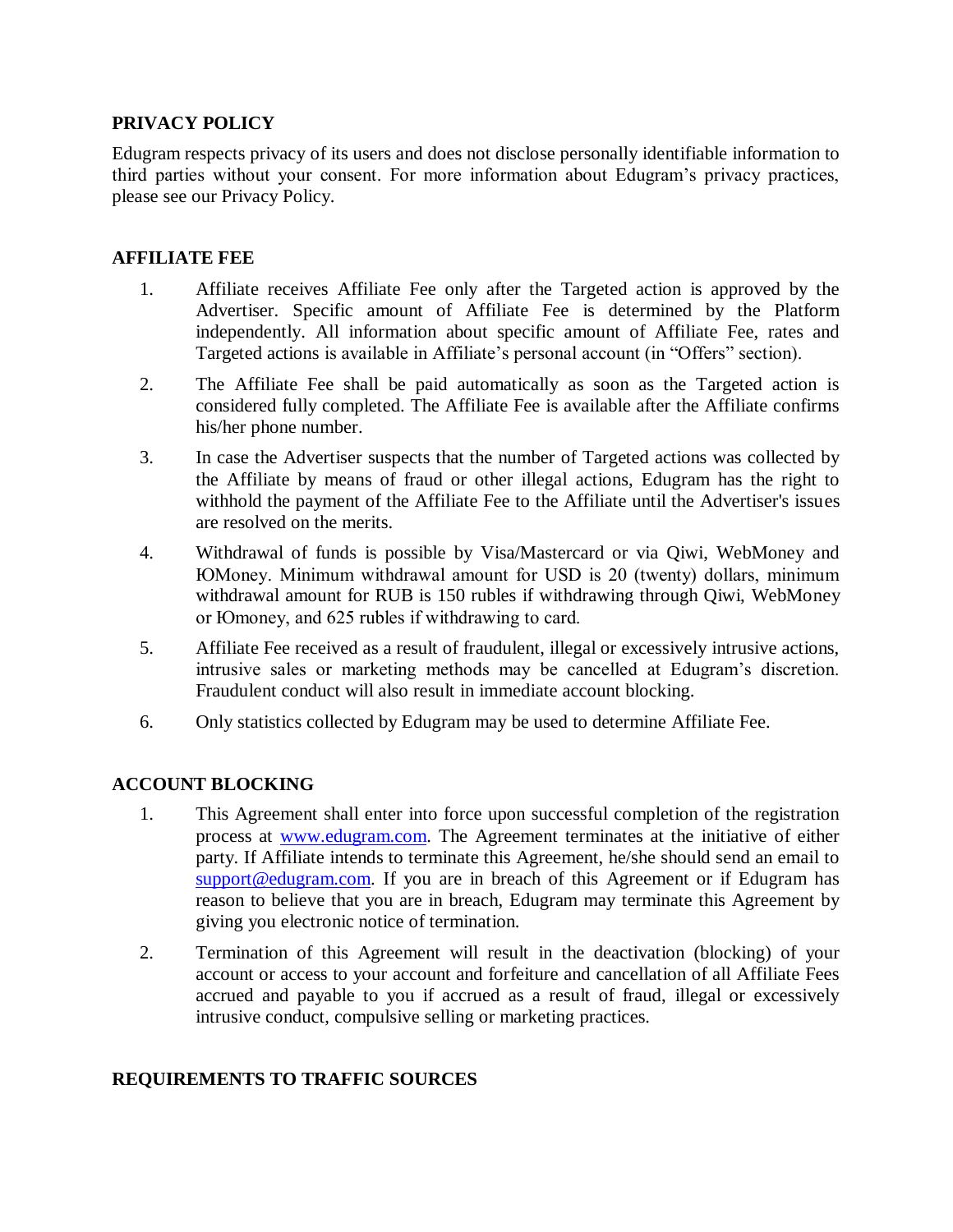- 1. Each of these sources must be pre-approved by Edugram administration before the Affiliate may use them in Edugram Affiliate Network. Pre-approval of a new source shall take up to seventy-two (72) hours. The administration reserves the right to accept or reject any source.
- 2. Approved sources include:
	- SEO traffic (sites, blogs, forums);
	- Traffic purchasing and exchange systems (PPC-systems);
	- Affiliates' own sites;
	- Social networks;
	- Systems of arbitration (purchase and sale) of traffic.
- 3. Prohibited sources include:
	- Active advertising services (CAP);
	- Spam in any form;
	- Motivated traffic (inducing users to take actions paid for by Advertisers through Edugram, offers of financial rewards, by holding promotions on sites, contests, etc.);
	- Sites that violate intellectual property rights, including rights protected under the laws of countries other than Cyprus;
	- Sources that violate the laws of the Republic of Cyprus;
	- Sites offering to earn money by users' visits to different resources;
	- Websites used only for advertising and with no independent content.
- 4. The source must not contain content of a sexual nature, including images, texts, links to "adult" topics, as well as the promotion of:
	- violence of any kind;
	- discrimination based on race, gender, religion, nationality, age, or any other grounds;
	- illegal activities.

## **CONTENT USE**

The Affiliate may not use pages, their content or parts of pages of the website hosting the Platform, the website [www.edugram.com](http://www.edugram.com/) or any other website without the written consent of the Platform or the administrator of such website, as well as give impression that the Affiliate's website is the website hosting the Platform, [www.edugram.com](http://www.edugram.com/) or any part of such websites. The Affiliate hereby acknowledges that they are not entitled to make any representations, warranties/assurances concerning Edugram's services and/or their effectiveness, except those approved by Edugram in writing.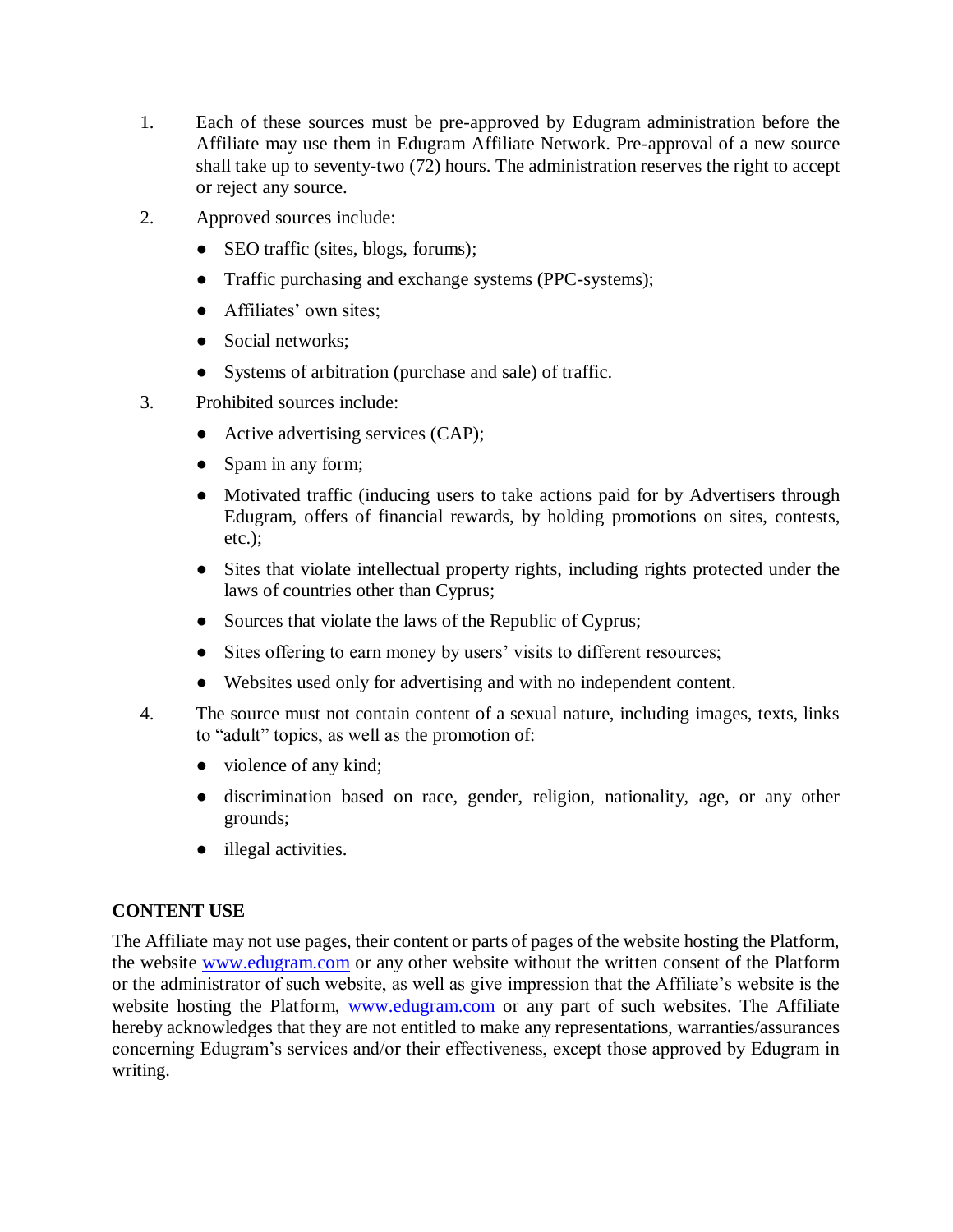### **INAPPROPRIATE USE OF AFFILIATE PROGRAM**

Any illegal or unauthorized use of Edugram Affiliate Program is prohibited. When using Edugram Services, you must not violate the laws of the jurisdiction in which you are located.

- 1. You may not use or in any way refer to: (i) Edugram trademark and/or any Third Party branding as keywords in your advertising campaigns on all search engines, including any misspellings of trade names; (ii) use Edugram trademark and/or any Third Party branding in your website domain name, including any misspellings of trade names.
- 2. You may not modify trademarks unless you have the rights to use them in that manner.
- 3. Fraud is a serious offense. Fraud is defined as any deliberate actions aimed at generating sales, leads or conversions to the site using robots, frames, embedded frames, scripts, or by manually updating pages, the sole purpose of which is to obtain Affiliate Fee by deception or abuse of trust, bypassing the good faith performance of the Agreement. IN CASE OF AN ATTEMPTED FRAUD, AS WELL AS ANY OTHER POTENTIALLY DANGEROUS ACTION FOR EDUGRAM AND ITS AFFILIATES (AT THE DISCRETION OF THE AFFILIATE PROGRAM ADMINISTRATOR), PAYMENT OF THE AFFILIATE FEE WILL BE CANCELLED.
- 4. It is forbidden to send SPAM. Do not send emails to recipient lists or groups for which you do not have permission. Your account will be blocked the first time you attempt to do so.
- 5. No Affiliate Fee will be paid for posting links to your website or to Affiliates who violate the terms of this Agreement.
- 6. Also prohibited:
	- Autoreferrals;
	- Intentionally misleading users, providing false or inaccurate information about the goods and services provided (to advertise the service as free or underestimate the cost of services);
	- Use of texts, slogans, banners, images, vector graphics and other advertising materials that undermine the reputation of Edugram or the Advertiser by their content;
	- Use of any kind of spam;
	- Attraction of traffic by means of malicious programs, as well as by any other fraudulent means;
	- Attracting traffic from contextual advertising by branded requests;
	- Posting statements and messages on your website or otherwise as part of your marketing activities that are contrary to the terms of the Agreement.

## **AFFILIATE'S OBLIGATIONS TO INDEMNIFY**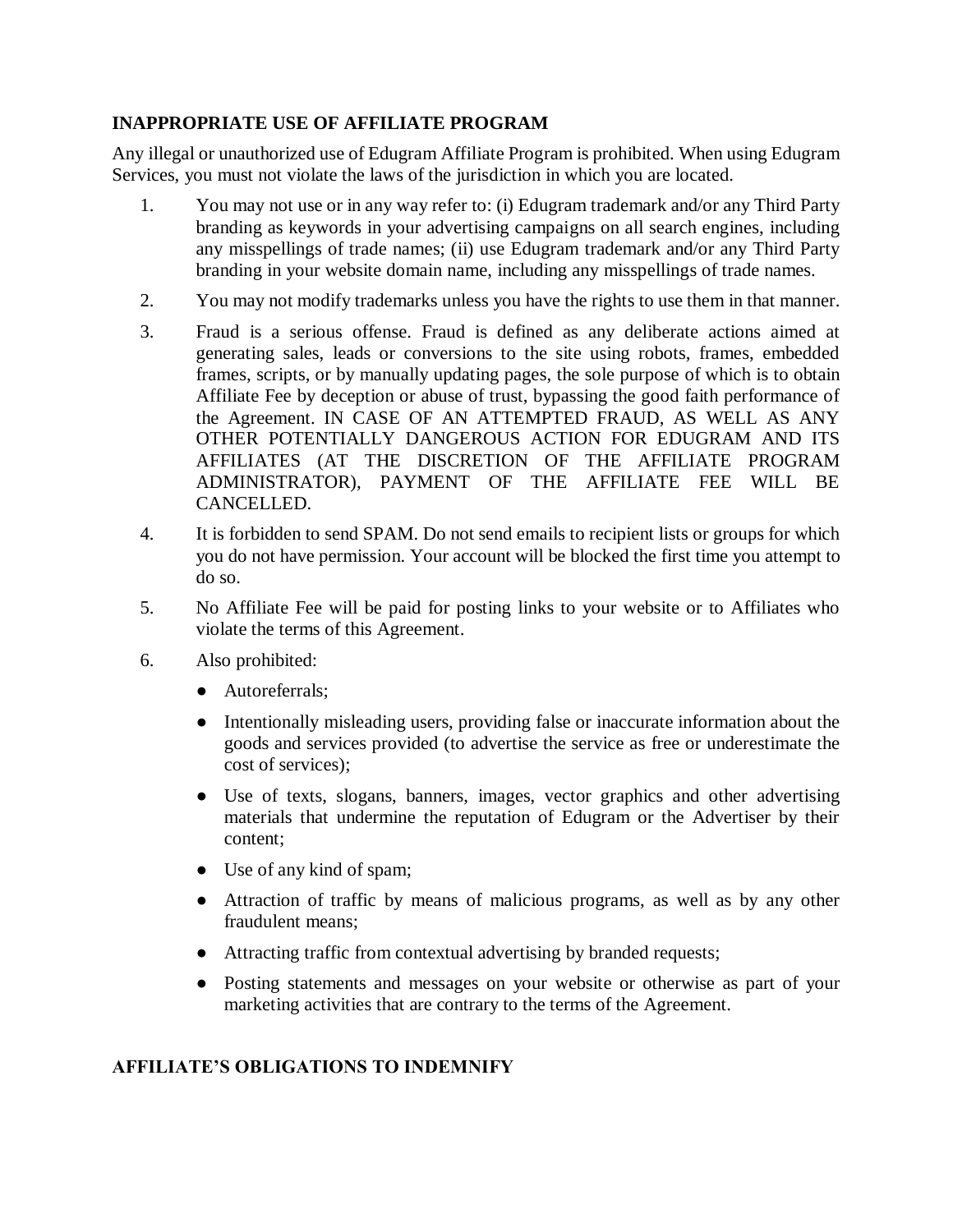- 1. You shall indemnify and hold Edugram and the Platform you promote harmless against any claim, suit, action or demand made by any third party as a result of:
	- (i) your breach or failure to comply with the terms of the Agreement,
	- (ii) your violation of any applicable law,
	- (iii) your conduct misleading third parties into believing that Edugram and/or the Platforms are liable for taxes in connection with payments received by you pursuant to the Agreement, and
	- (iv) your infringement of another rights, including infringement of intellectual property rights (the cases referred to in clauses (i) through (iv) are hereinafter collectively referred to as the "Claim").
- 2. If Affiliate's obligation to indemnify arises in connection with any Claim, Edugram and/or the Platforms shall promptly notify you and Edugram and/or the Platforms shall be entitled, at their own expense and upon notice to you, to participate in the defense of such Claim. Participation in the defense does not constitute a waiver of your right to claim performance and does not diminish your obligation to provide protection and relief from the liability of Edugram and/or the Platform advertised by the Affiliate. Affiliate may not settle a Claim without the prior written consent of Edugram and the Platform advertised by Affiliate.

### **WARRANTIES IN ACCEPTING THE TERMS OF THE AGREEMENT**

You represent and warrant that:

- (i) If you are an individual, you are at least 18 years of age on the date you accept the terms of the Agreement;
- (ii) You have all necessary authority to operate your website and to post any content on it;
- (iii) You have all necessary rights to promote the Platforms using any advertising method you may choose;
- (iv) Your website(s) and your marketing methods do not and will not infringe the rights of third parties, Edugram or Advertisers;
- (v) You are solely responsible for all websites owned and/or operated by you and all marketing methods used. Edugram and the Advertisers may not monitor your website content or the content you use in your promotional materials, and are not obliged to have any knowledge of such content or content.

### **LIMITATION OF LIABILITY**

- 1. Any obligation or liability of Edugram and the Advertisers under this Agreement is limited to the aggregate amount of Affiliate Fee paid to you under the Agreement during the year prior to the occurrence of the relevant claim.
- 2. Affiliate hereby acknowledges that there may be interruptions, errors or other technical problems in the operation of Edugram Affiliate Program, the Links, [www.edugram.com](http://www.edugram.com/) and any of the Platforms using Edugram services, and that Edugram and the Advertisers shall not be liable for the consequences of such interruptions or errors.